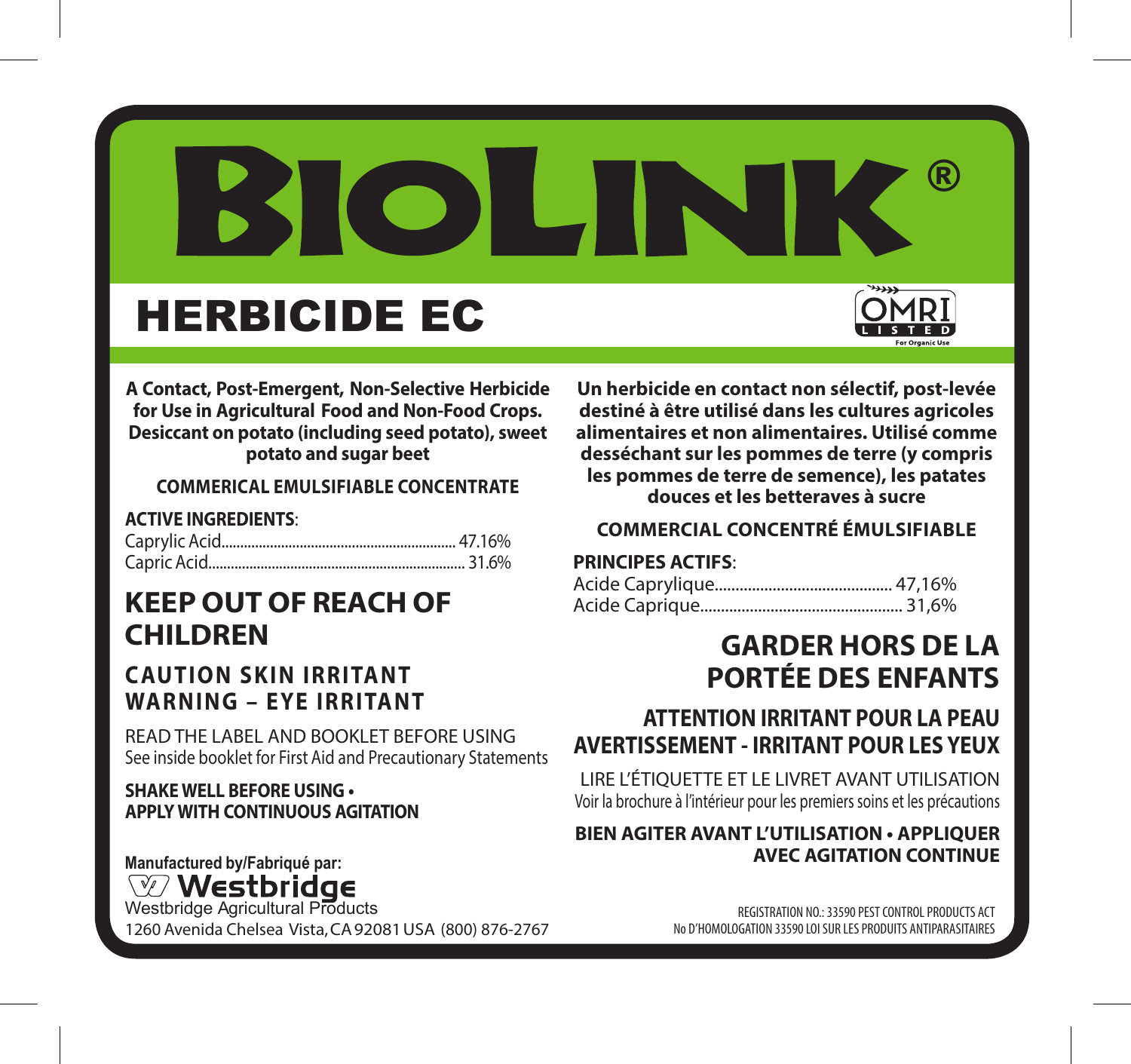## **PRECAUTIONS**

**KEEP OUT OF REACH OF CHILDREN**. Causes eye irritation. DO NOT get in eyes. May irritate the skin. Avoid contact with skin and clothing. Wear a long-sleeved shirt, long pants, chemical-resistant gloves, socks and shoes during mixing, loading, application, clean-up and repair. In addition, wear protective eyewear (goggles or face shield) during mixing, loading, and application. Wash thoroughly with soap and water after handling and before eating, drinking, chewing gum, using tobacco or using the toilet. Remove and wash contaminated clothing before reuse. Remove clothing immediately if the product gets inside. Wash thoroughly and put on clean clothing. Remove PPE after handling this product.

Follow manufacturer's instructions for cleaning/maintaining PPE. If no such instructions for washables, use detergent and hot water. Keep and wash PPE items separately from other laundry.

Ensure adequate ventilation when spraying in enclosed areas such as greenhouses.

Apply only when the potential for drift beyond the area to be treated is minimal. Take into consideration wind speed, wind direction, temperature inversions, application equipment, and sprayer settings.

For agricultural use, DO NOT enter or allow worker entry into the treated area for 24 hours. If re-entry is necessary during the restricted-entry interval, workers must wear a long-sleeved shirt, long pants, chemical-resistant gloves, socks and shoes. In addition, wear protective eyewear (goggles or face shield).

For non-crop areas, DO NOT enter or allow worker entry into the treated area until sprays have dried. If re-entry is necessary before sprays have dried, workers must wear coveralls over a long-sleeved shirt, long pants, chemicalresistant gloves, socks and shoes.

For golf courses, DO NOT enter or allow entry into treated areas until sprays have dried. If re-entry is necessary before the sprays have dried, coveralls over a long-sleeved shirt, long pants, chemical-resistant gloves, socks and shoes must be worn.

|                         | <b>FIRST AID</b>                                                                                                                                                                                                                                               |  |  |
|-------------------------|----------------------------------------------------------------------------------------------------------------------------------------------------------------------------------------------------------------------------------------------------------------|--|--|
| If in eyes:             | Hold eye open and rinse slowly and gently with water for 15-20 minutes. Remove contact<br>lenses, if present, after the first 5 minutes, then continue rinsing eye. Call a poison control<br>centre or doctor for treatment advice.                            |  |  |
| If on skin or clothing: | Take off contaminated clothing. Rinse skin immediately with plenty of water for 15-20<br>minutes. Call a poison control centre or doctor for treatment advice.                                                                                                 |  |  |
| If swallowed:           | Call a poison control centre or doctor immediately for treatment advice. Do not induce<br>vomiting unless told to do so by a poison control centre or doctor. Do not give any liquid to<br>the person. Do not give anything by mouth to an unconscious person. |  |  |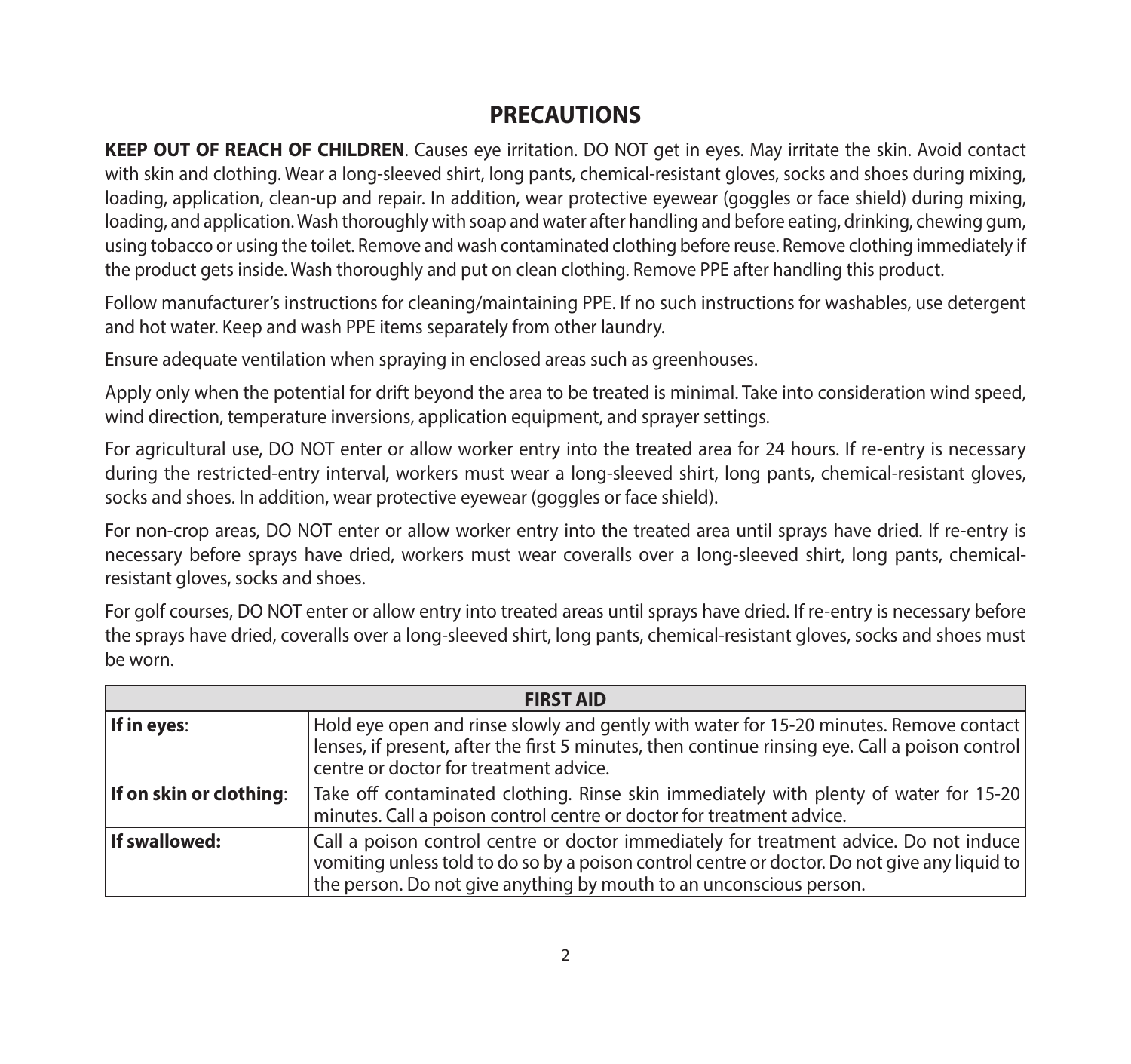| If inhaled:          | Move person to fresh air. If person is not breathing, call 911 or an ambulance, then give<br>  artificial respiration, preferably by mouth-to-mouth, if possible. Call a poison control centre<br>or doctor for further treatment advice. |
|----------------------|-------------------------------------------------------------------------------------------------------------------------------------------------------------------------------------------------------------------------------------------|
| l medical attention. | Take container, label or product name and Pest Control Product Registration Number with you when seeking                                                                                                                                  |

## **TOXICOLOGICAL INFORMATION**

This product contains petroleum distillates. Vomiting may cause aspiration pneumonia. Probable mucosal damage may contraindicate the use of gastric lavage.

## **ENVIRONMENTAL PRECAUTIONS**

TOXIC to terrestrial plants and aquatic organisms.

To reduce runoff from treated areas into aquatic habitats avoid application to areas with a moderate to steep slope, compacted soil, or clay.

Avoid application when heavy rain is forecast.

Contamination of aquatic areas as a result of runoff may be reduced by including a vegetative strip between the treated area and the edge of the water body.

### **PRODUCT INFORMATION**

**BioLink® Herbicide EC** is a non-selective, post-emergent, foliar herbicide for use in and around food and non-food crop areas, as well as non-agricultural and industrial sites.

**BioLink® Herbicide EC** provides control of annual and perennial broadleaf weeds and grasses. **BioLink® Herbicide EC**  works best on newly emerged, actively growing weeds that are less than 15 cm in height.

**BioLink® Herbicide EC** is a non-volatile, emulsifiable concentrate that is non- systemic and does not translocate within the plant.

**BioLink® Herbicide EC** is a desiccant on potato (including seed potato), sweet potato and sugar beet.

## **DIRECTIONS FOR USE**

Do not apply this product in a way that will contact workers or other persons, either directly or through drift. Only protected handlers may be in the area during application. **BioLink® Herbicide EC** controls an array of weeds including grasses (such as annual ryegrass, annual bluegrass, barnyard grass, large crabgrass and wild oat), sedges (such as yellow nutsedge), and broadleaf weeds (such as black mustard, black nightshade, cleavers, curled dock, redroot pigweed, velvetleaf, wild carrot, burning nettle, hairy nightshade, common purslane and narrowleaf plantain).

As this product is not registered for the control of pests in aquatic systems, DO NOT use to control aquatic pests.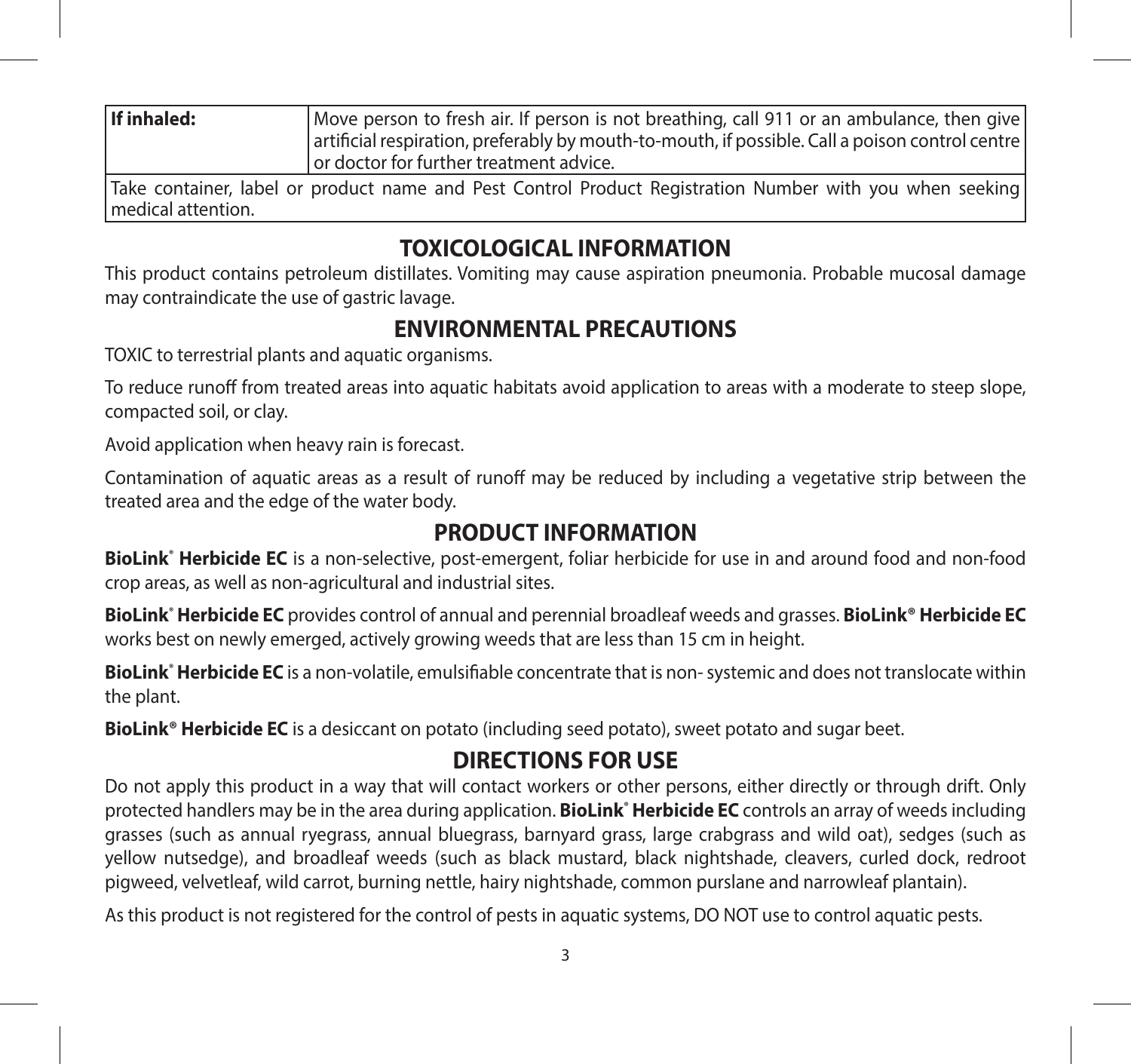DO NOT contaminate irrigation or drinking water supplies or aquatic habitats by cleaning of equipment or disposal of wastes.

DO NOT allow effluent or runoff from greenhouses containing this product to enter lakes, streams, ponds or other waters.

**BioLink<sup>®</sup> Herbicide EC** may be applied up to and including the day of harvest (preharvest interval (PHI) = 0 days).

| <b>Berries</b>             | Strawberries, Blackberries, Blueberries (including lowbush blueberries),         |
|----------------------------|----------------------------------------------------------------------------------|
|                            | Gooseberries, Cranberries, Red Raspberries, Red Currants, Black Currants.        |
| Brassicas (Cole)           | Broccoli, Brussels Sprouts, Cabbage, Cauliflower, Collards, Kale, Mustard Greens |
| <b>Bulb Vegetables</b>     | Garlic, Leeks, Onions, Shallots                                                  |
| <b>Cucurbit Vegetables</b> | Cucumbers, Gourds, Pumpkins, Squash                                              |
| <b>Field Crops</b>         | Alfalfa*, Canola*, Cereal Grains*, Corn, Sorghum*, Soybeans, Sweet Corn, Wheat*  |
| <b>Fruiting Vegetables</b> | Eggplant, Peppers (All Varieties), Tomatillos, Tomatoes                          |
| Herbs and Spices           | Anise, Basil, Chive, Dill, Fennel, Oregano                                       |
| Grapes                     | Wine Grapes, French Hybrids, native Lambrusca types                              |
| Leafy Greens               | Arugula, Celery, Lettuce, Spinach                                                |
| Legumes                    | Beans, Garbanzo, Lentils, Peas                                                   |
| <b>Tree Nuts</b>           | Hazelnuts (Filberts), Walnuts                                                    |
| Pome Fruit                 | Apples, Crabapples, Pears, Quince                                                |
| <b>Stone Fruit</b>         | Apricots, Cherries, Nectarines, Peaches, Plums, Prunes                           |
| Root & Tuber Vegetables    | Beets, Sugar Beets, Carrots, Potatoes, Seed Potato, Radishes, Sweet Potatoes     |
| Miscellaneous Crops        | Asparagus                                                                        |

|  | FOR USE in and AROUND FOOD and NON-FOOD CROPS, INCLUDING: |
|--|-----------------------------------------------------------|
|  |                                                           |

\*Apply pre-plant or before the crop has emerged.

#### **Non-Food Crops:**

| Turf, Flowers, Bedding and<br>Landscape              | Bedding Plants, Flowers and Ornamentals, Turf Grass (Maintenance, Sod or<br>Seed Production) |
|------------------------------------------------------|----------------------------------------------------------------------------------------------|
| Trees and Shrubs                                     | Christmas Trees, Forest and Commercial Trees, Landscape Trees, Nursery Trees<br>or Shrubs    |
| <b>Greenhouse and Nurseries</b>                      | All Crops, Plants                                                                            |
| Fallow Land, Forages and Pastures, Uncultivated Land |                                                                                              |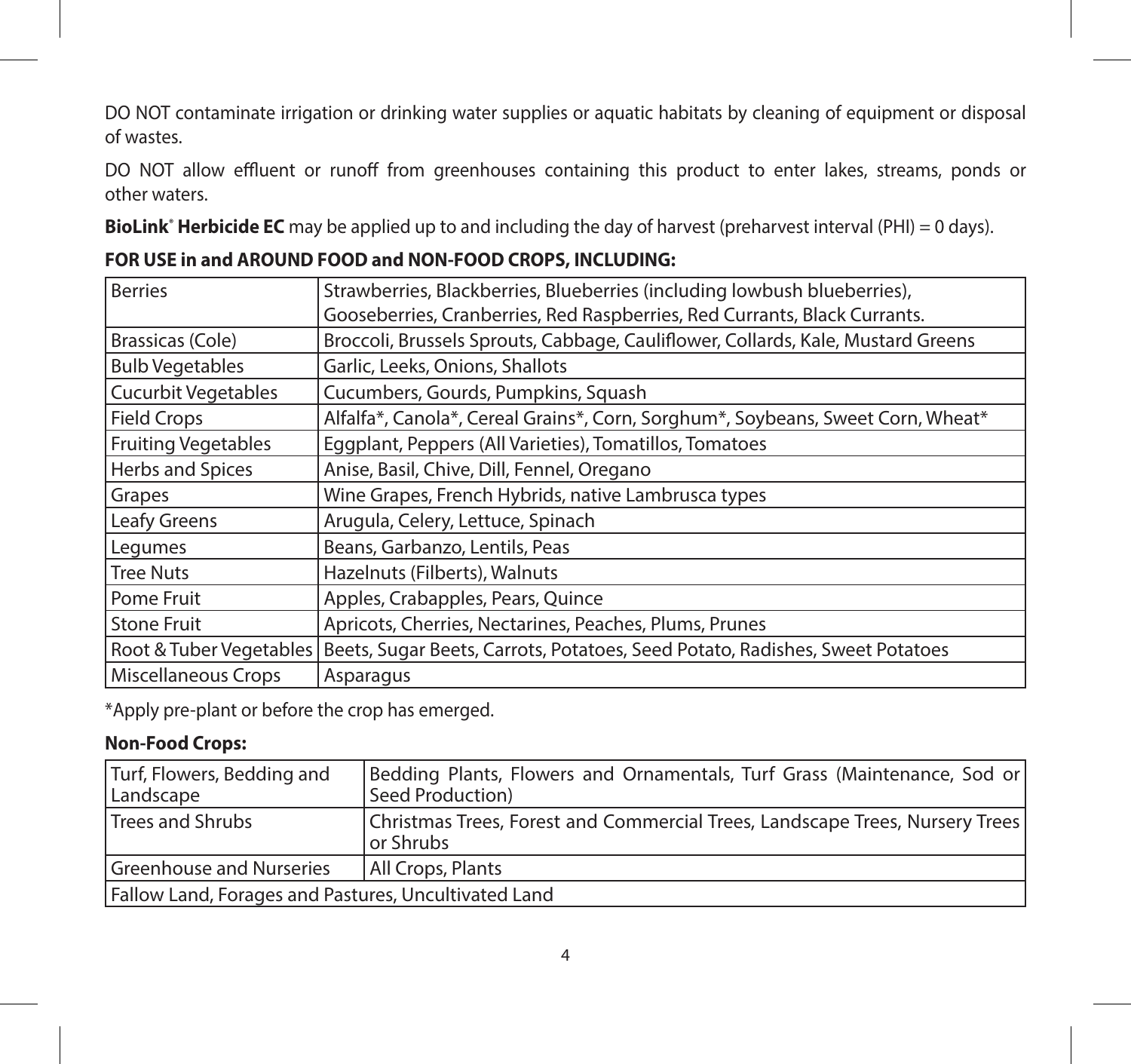#### **For use in Non-Agricultural and Industrial Sites:**

**BioLink<sup>®</sup> Herbicide EC** can be used to control undesired vegetation, weeds, and grasses growing in and around parks, golf courses, turf, ornamentals, landscapes, non-crop areas, right-of-ways, and around building structures.

#### **For use as a Desiccant or Harvest Aid**

**BioLink® Herbicide EC** can be used as a desiccant and a harvest aid on potato, seed potato, sweet potato, and sugar beet. Make the first application at BBCH 49 (skin set complete stage) or at least two to three weeks prior to the anticipated harvest when maximum tuber mass is reached and tubers detach easily from stolons. Make up to two applications with a 7 to 14 day interval or as needed. To achieve the desired results, use the higher application rates (6% to 9%) in 300-560 L of water per hectare.

## **MIXING INSTRUCTIONS AND APPLICATION RATES**

**BioLink® Herbicide EC** is a non-selective, post-emergent herbicide for use in and around food and non-food crop areas. It can also be used in non-agricultural and industrial use sites. **BioLink® Herbicide EC** works best on newly emerged, actively growing broadleaved weeds. For grass and perennial weeds as well as more mature broadleaved weeds, use the higher application rates (6% to 9%) with up to 937 L of water per hectare. For effective weed control, apply **BioLink<sup>®</sup> Herbicide EC** directly on the targeted weeds. Use adequate spray solution volume to ensure thorough weed coverage. While lignified stems afford protection from BioLink Herbicide EC, any impacted green, succulent tissue will be adversely affected. Therefore, **BioLink® Herbicide EC** must be sprayed in a manner to avoid drift, such as applying with hooded spray equipment, to prevent drift damage to the crop.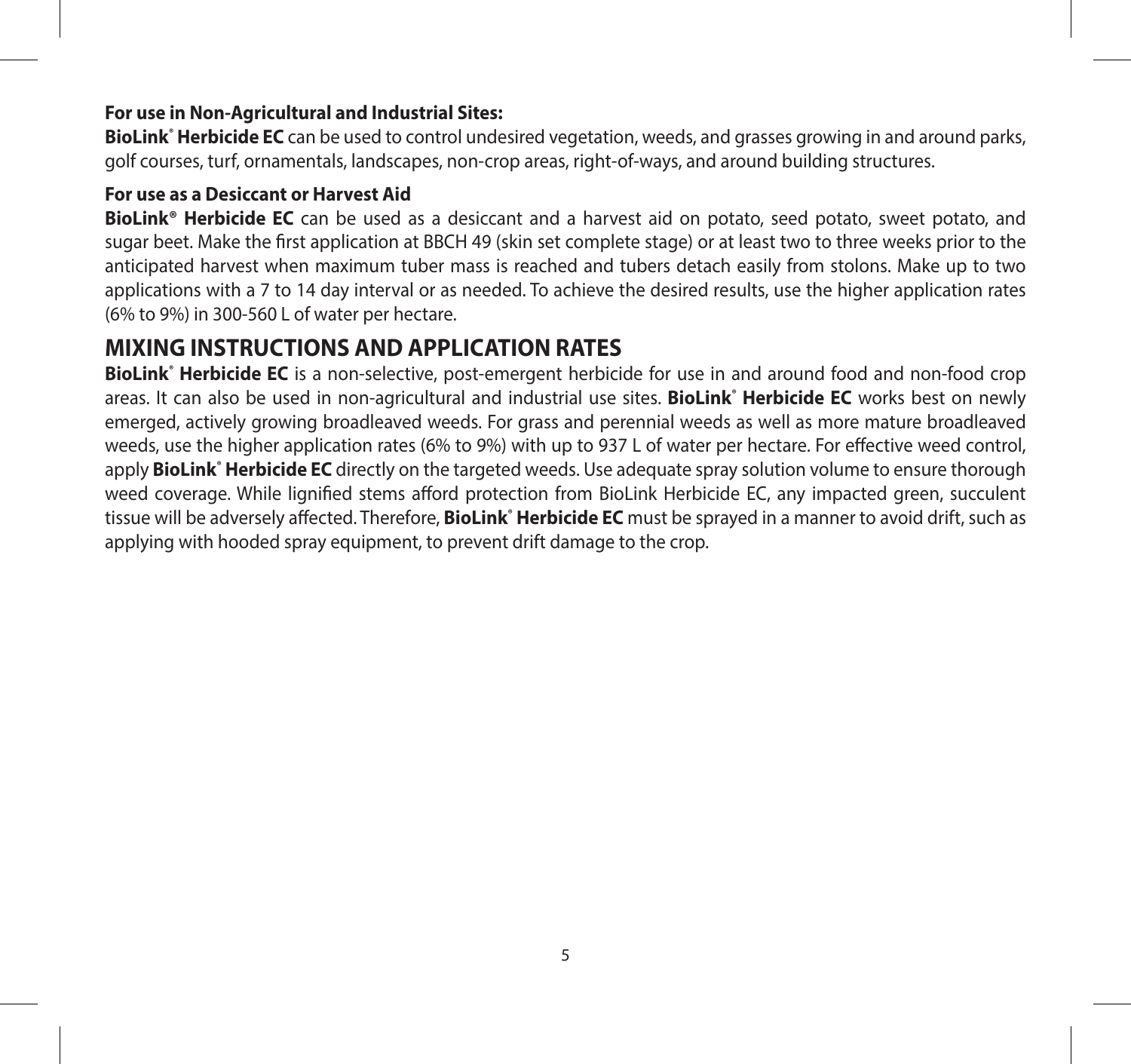#### **APPLICATION RATES**:

| <b>BioLink® Herbicide EC Solution</b>                     |                                              |                                                                  |                                     |                                                                                                               |
|-----------------------------------------------------------|----------------------------------------------|------------------------------------------------------------------|-------------------------------------|---------------------------------------------------------------------------------------------------------------|
| 3%                                                        |                                              | 6%                                                               |                                     | 9%                                                                                                            |
| <b>Purpose</b>                                            | <b>Application</b><br><b>Timing</b>          | <b>Purpose</b>                                                   | <b>Application</b><br><b>Timing</b> | <b>Purpose</b>                                                                                                |
| Control of                                                |                                              | Control of annual<br>grass weeds                                 | Weeds less than<br>15 cm in height  | Control of larger annual grass<br>weeds and perennial weeds<br>(especially when the plants have<br>lignified) |
| small, actively<br>growing annual<br>broadleaved<br>weeds | Weeds less than<br>15 cm in height           | Burndown of<br>perennial herba-<br>ceous broad-<br>leaved plants | Weeds less than<br>15 cm in height  | Maximum vegetative burndown,<br>edging, or when foliar trimming                                               |
|                                                           | Burndown of an-<br>nual broadleaved<br>weeds | Weeds larger than<br>15 cm in height                             | is desired                          |                                                                                                               |

Apply **BioLink® Herbicide EC** according to the following table.

Repeat applications every 14-21 days as required to maintain the desired level of weed control and to control plants emerging from seed and underground plant parts such as rhizomes and sedge nuts. Use the shorter application interval for problematic annual grass and perennial weeds. Removal of photosynthetic material will eventually starve the weed. There is no limit to the number of applications per year.

| <b>Desired Volume of Spray</b> | Amount of BioLink® Herbicide EC per Volume of Solution<br>(Volume/Volume) |             |                 |
|--------------------------------|---------------------------------------------------------------------------|-------------|-----------------|
| Solution (L)                   | 3% Solution                                                               | 6% Solution | 9% Solution     |
|                                | 120 mL                                                                    | 240 mL      | 360 mL          |
| 50                             | 1.5L                                                                      | 3 L         | 4.5 $L$         |
| 100                            | 3 L                                                                       | 6 L         | 9 L             |
| 200                            | 6 L                                                                       | 12L         | 18 L            |
| 300                            | 9 L                                                                       | 18L         | 27 <sub>l</sub> |
| 400                            | 21                                                                        | 24 L        | 36 L            |

**MIXING INSTRUCTIONS:** Fill sprayer tank with half of the recommended water, then add the appropriate amount of **BioLink® Herbicide EC**. Fill tank with the remaining amount of water. Solution should appear similar to diluted milk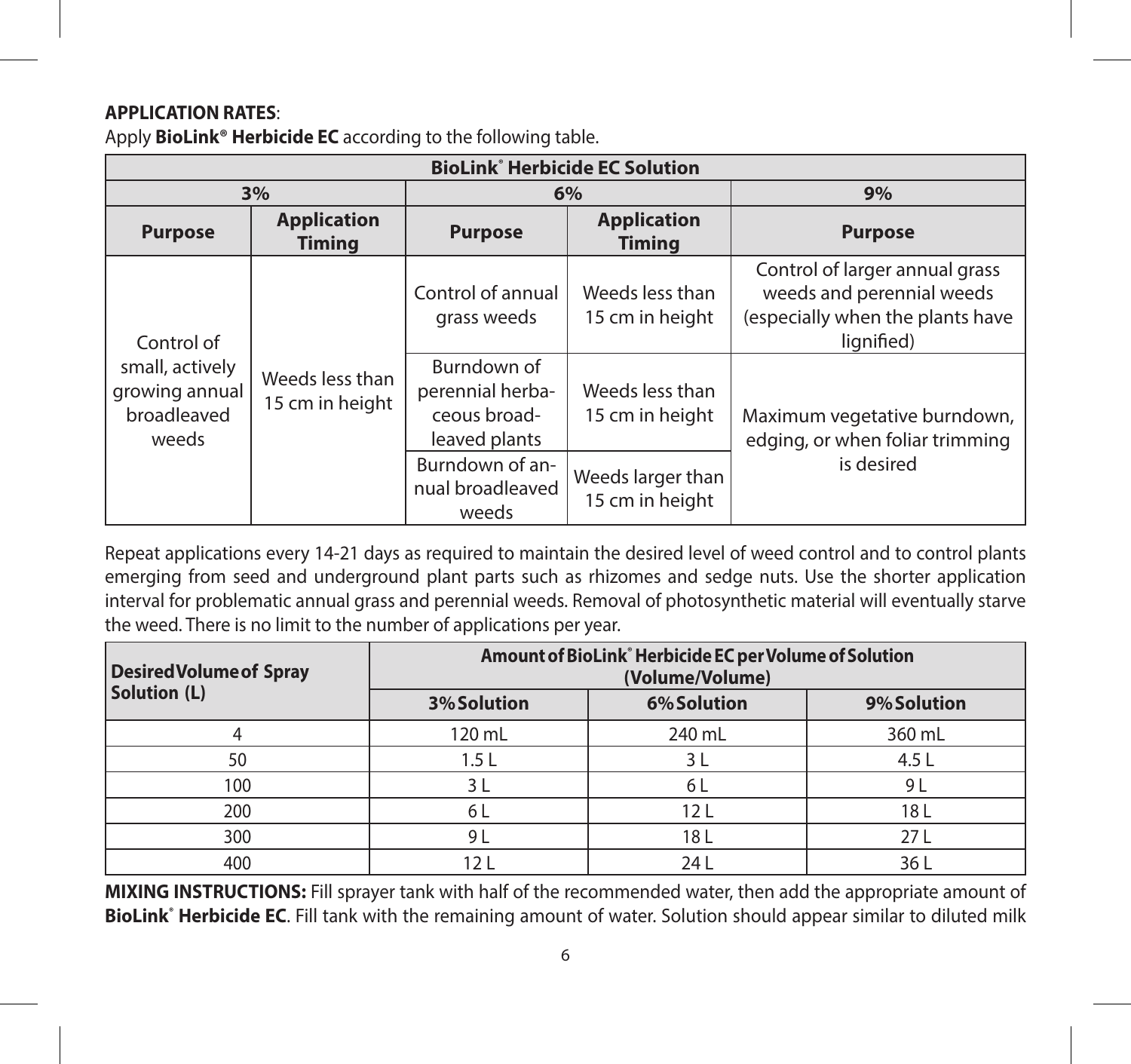when the mixing is adequate. When spraying the solution, USE CONTINUOUS AGITATION UNTIL ALL SPRAY SOLUTION HAS BEEN APPLIED. When applying with a backpack sprayer, agitate periodically by hand (every 5 – 6 minutes) while spraying. Spray until thoroughly wetted. Apply spray solution in properly maintained and calibrated equipment capable of delivering the desired volumes. Use spray solution within 4 hours of mixing.

**Spray Water pH:** For spray water with pH greater than 7, adjust to below pH 6 prior to the addition of **BioLink®** Herbicide EC. The dilution water can be adjusted using an acidifier such as BioLink<sup>®</sup> Acidifier. There is no lower limit to the pH, but it should be below 6.

**Surfactants: BioLink® Herbicide EC** has surfactants built into the formulation. Do not add other surfactants to the spray solution.

SPRAY EQUIPMENT: Apply BioLink<sup>®</sup> Herbicide EC using hand-held equipment, boom sprayers, pressure sprayers, and backpack sprayers. Only protected handlers may be in the application area. Always clean application equipment, including o-rings, thoroughly after each use.

**DO NOT APPLY THIS PRODUCT BY AERIAL APPLICATION.** Do not apply when wind conditions favour movement of spray away from the site of application. Avoid spray drift to non-target plants when using electrostatic sprayers. When applying this product in a broadcast application or spot treatment, utilize nozzle shields or other spray equipment modifications that prevent the movement of spray away from the target zone. When applying between rows of annual cereal crops, use shielded nozzles to prevent contact with the crop plant. **BioLink® Herbicide EC** can be used along tree and vine rows if the crop has lignified stems. Utilize nozzles that are designed to produce large spray droplets to prevent drift onto crop.

**BioLink® Herbicide EC** can be applied using conventional ground equipment along the tree or vine rows in orchards and vineyards. Lignified stems are not affected by the spray.

BioLink<sup>®</sup> Herbicide EC can be applied in a broadcast fashion before planting or crop plant emergence using booms for maximum area coverage. There is minimal soil persistence and crop plants will germinate and emerge normally.

**BioLink® Herbicide EC** can be applied in emerged field crops such as soybean and corn. Applications would be to the inter-row (between rows) region. The use of shielded nozzles are necessary to prevent drift from contacting the susceptible crop plants. For field crops with narrow spacing such as wheat, alfalfa, canola, cereal grain, and sorghum, application must be pre-plant or before the crop has emerged.

**BioLink® Herbicide EC** can be spot-applied using sprayers such as a backpack sprayer. Extreme care and/or the use of nozzle shields are necessary.

#### **DO NOT APPLY THIS PRODUCT THROUGH ANY TYPE OF IRRIGATION SYSTEM.**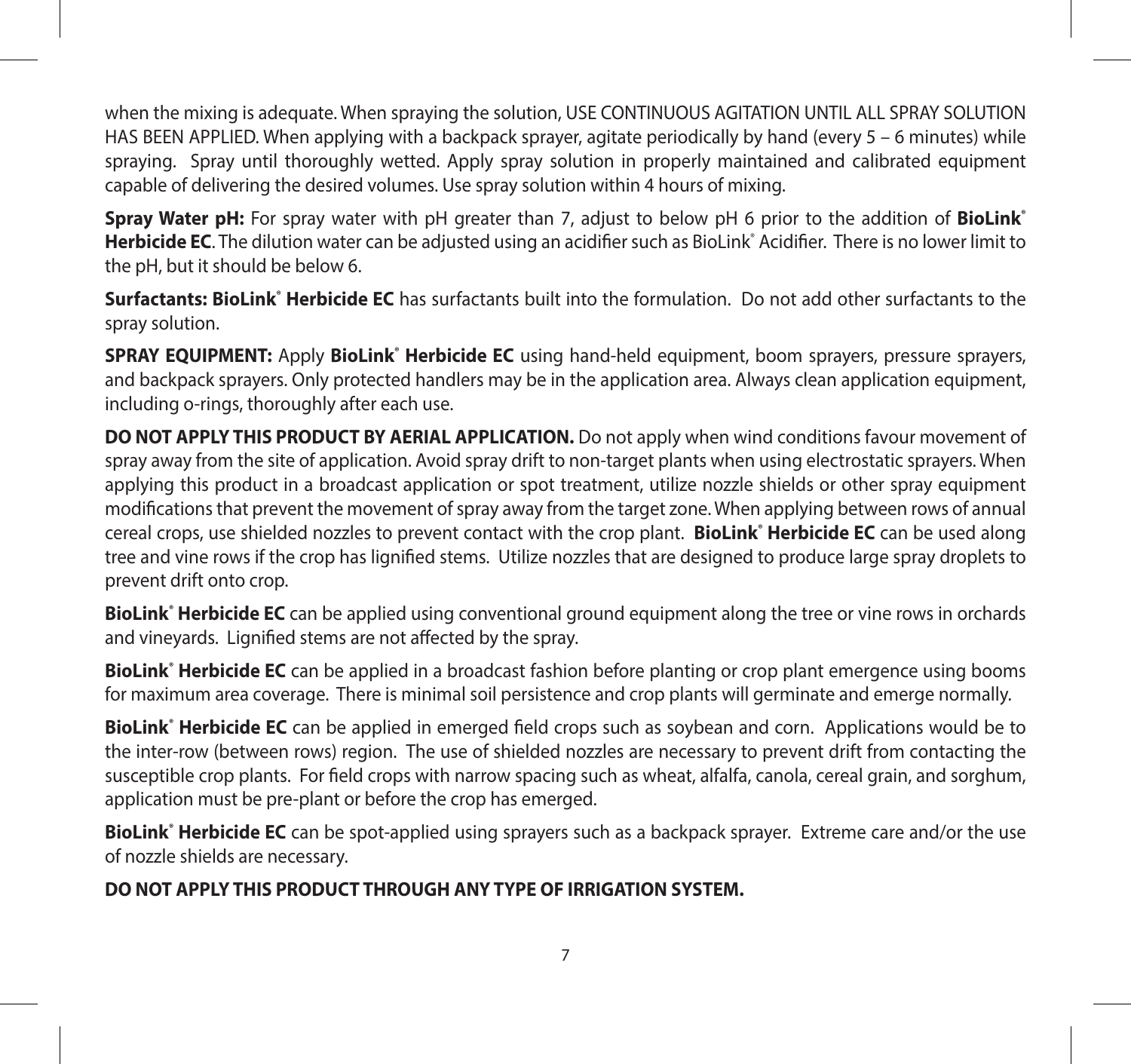**ADDITIONAL PRECAUTIONS:** Do not apply to weeds when wet from dew, rain or water. Do not water within 4 hours after application. Do not apply if rainfall is expected within 4 hours of spray. For maximum burndown, complete coverage is necessary.

## **STORAGE**

To prevent contamination store this product away from food or feed.

## **DISPOSAL**

DO NOT reuse this container for any purpose. This is a recyclable container, and is to be disposed of at a container collection site. Contact your local distributor/dealer or municipality for the location of the nearest collection site. Before taking the container to the collection site:

1. Triple- or pressure-rinse the empty container. Add the rinsings to the spray mixture in the tank.

2. Make the empty, rinsed container unsuitable for further use.

If there is no container collection site in your area, dispose of the container in accordance with provincial requirements.

For information on disposal of unused, unwanted product, contact the manufacturer or the provincial regulatory agency. Contact the manufacturer and the provincial regulatory agency in case of a spill, and for clean-up of spills.

#### **NOTICE TO USER**

This pest control product is to be used only in accordance with the directions on the label. It is an offence under the *Pest Control Products Act* to use this product in a way that is inconsistent with the directions on the label.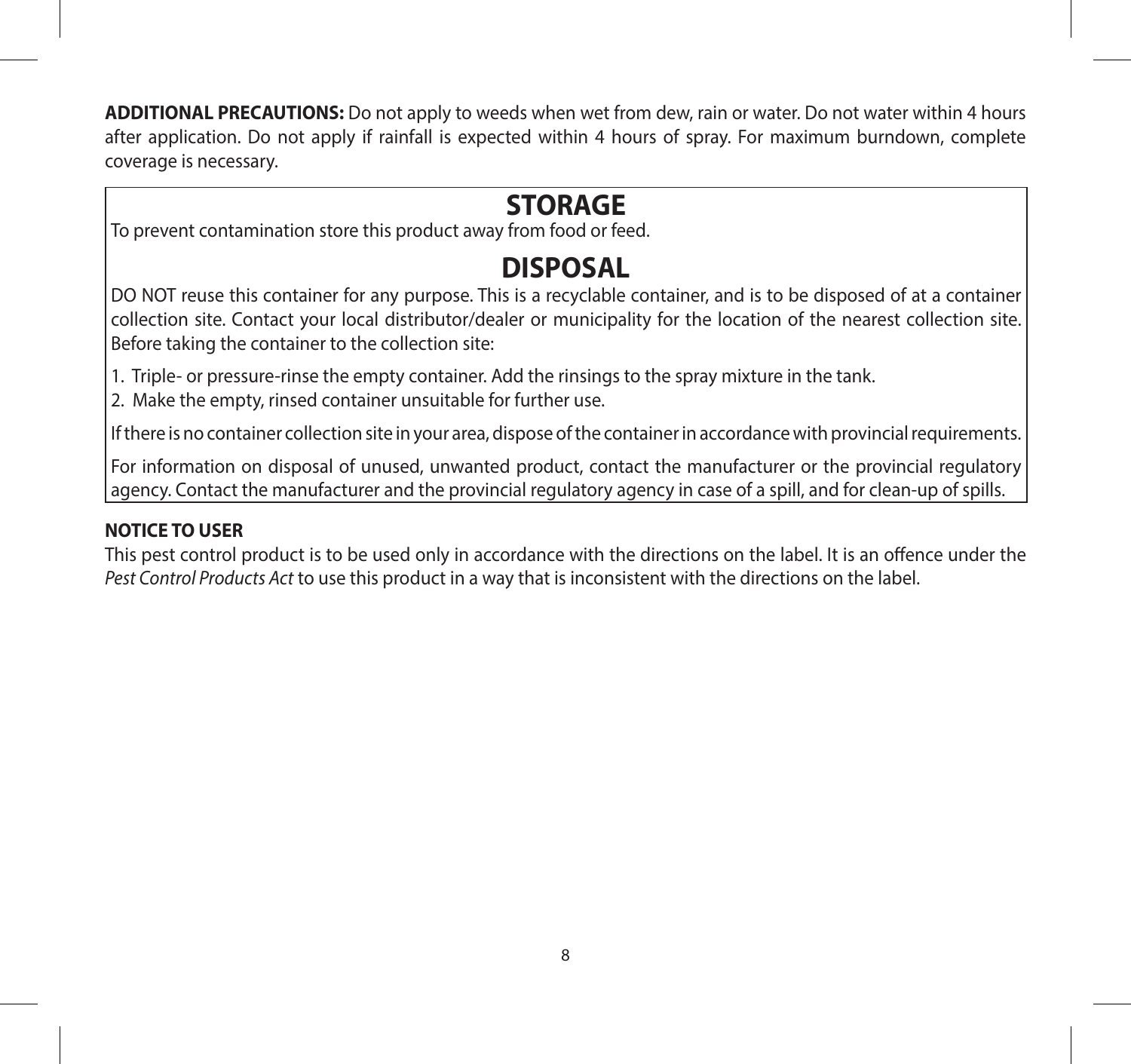### **MISES EN GARDE**

**GARDER HORS DE LA PORTÉE DES ENFANTS**. Provoque une irritation des yeux. NE PAS mettre en contact avec les yeux. Peut irriter la peau. Éviter tout contact avec la peau et les vêtements. Porter une chemise à manches longues, un pantalon long, des gants résistant aux produits chimiques, des chaussures et des chaussettes pendant le mélange, le chargement, l'application, et pendant le nettoyage et les réparations. De plus, porter une protection oculaire (des lunettes de protection ou un écran facial) pendant le mélange, le chargement et l'application. Se laver à fond avec le savon et l'eau après la manipulation du produit et avant de manger, de boire, de prendre une gomme à mâcher, d'utiliser des produits du tabac et d'aller aux toilettes. Enlever les vêtements contaminés et les laver avant de les remettre. Si le pesticide s'infiltre sous les vêtements, les retirer immédiatement, se laver à grande eau et enfiler des vêtements propres. Retirer l'équipement de protection individuelle immédiatement après avoir manipulé le produit.

Suivre les directives du fabricant pour le nettoyage et l'entretien de l'équipement de protection individuelle (EPI). À défaut de directives précises pour le matériel EPI lavable, utiliser un détergent et de l›eau chaude. Laver et ranger l'EPI séparément des autres vêtements.

Assurer une ventilation adéquate pendant la pulvérisation dans les espaces clos comme les serres.

Appliquer seulement lorsque le potentiel de dérive hors du site prévu de traitement est au minimum. Prendre en considération la vitesse et la direction du vent, les inversions de température, la calibration de l'équipement d'application et du pulvérisateur.

Pour usage agricole, NE PAS retourner ni permettre aux travailleurs d'entrer dans la zone traitée dans les 24 heures. S'il est nécessaire de retourner dans la zone traitée pendant le délai de sécurité, les travailleurs doivent porter une chemise à manches longues, un pantalon long, des gants résistant aux produits chimiques, des chaussettes et des chaussures. De plus, porter le protection oculaire (des lunettes de protection ou un écran facial).

Pour les zones non cultivées, NE PAS retourner ni permettre aux travailleurs d'entrer dans la zone traitée avant que les bouillies de pulvérisation ne soient sèches. S'il est nécessaire de retourner dans la zone traitée avant que les bouillies de pulvérisation ne soient sèches, les travailleurs doivent porter une combinaison par-dessus d'une chemise à manches longues, un pantalon long, des gants résistant aux produits chimiques, des chaussettes et des chaussures.

Pour les terrains de golf, NE PAS retourner ni permettre aux travailleurs d'entrer dans la zone traitée avant que les bouillies de pulvérisation ne soient sèches. S'il est nécessaire de retourner dans la zone traitée avant que les bouillies de pulvérisation ne soient sèches, une combinaison par-dessus d'une chemise à manches longues, un pantalon long, des gants résistant aux produits chimiques, des chaussettes et des chaussures doivent être portés.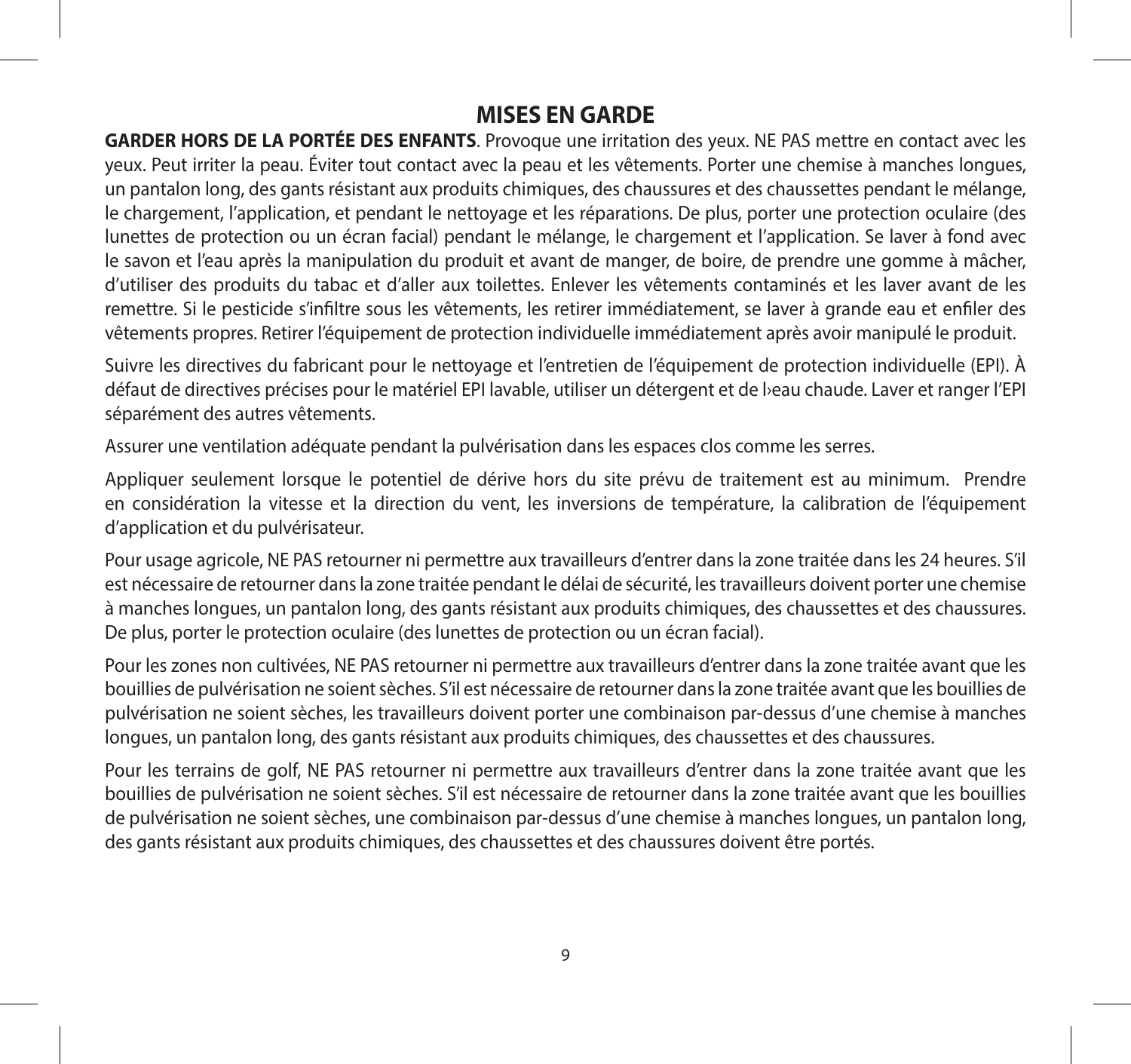| <b>PREMIERS SOINS</b>               |                                                                                                                |  |
|-------------------------------------|----------------------------------------------------------------------------------------------------------------|--|
| En cas de contact avec              | Garder les paupières écartées et rincer doucement et lentement avec de l'eau pendant                           |  |
| les yeux:                           | 15 à 20 minutes. Le cas échéant, retirer les lentilles cornéennes au bout de 5 minutes et                      |  |
|                                     | continuer de rincer l'œil. Appeler un centre antipoison ou un médecin pour obtenir des                         |  |
|                                     | conseils sur le traitement                                                                                     |  |
| En cas de contact                   | Enlever tous les vêtements contaminés. Rincer immédiatement la peau à grande eau                               |  |
| avec la peau ou les                 | pendant 15 à 20 minutes. Appeler un centre anti-poison ou un médecin pour obtenir des                          |  |
| vêtements:                          | conseils sur le traitement.                                                                                    |  |
| <b>En cas d'ingestion:</b>          | Appeler un centre antipoison ou un médecin immédiatement pour obtenir des conseils                             |  |
|                                     | sur le traitement. Ne pas faire vomir à moins d'avoir recu le conseil de procéder ainsi par le                 |  |
|                                     | centre antipoison ou le médecin. Ne donner aucun liquide à la personne empoisonnée. Ne                         |  |
|                                     | rien administrer par la bouche à une personne inconsciente.                                                    |  |
| <b>En cas d'inhalation :</b>        | Déplacer la personne vers une source d'air frais. Si la personne ne respire pas, appeler le                    |  |
|                                     | 911 ou une ambulance, puis pratiquer la respiration artificielle, de préférence le bouche-à-                   |  |
|                                     | bouche, si possible. Appeler un centre antipoison ou un médecin pour obtenir des conseils                      |  |
|                                     | sur le traitement.                                                                                             |  |
|                                     | Emporter le contenant, l'étiquette ou prendre note du nom du produit et de son numéro d'homologation lorsqu'on |  |
| cherche à obtenir une aide médicale |                                                                                                                |  |

**RENSEIGNEMENTS TOXICOLOGIQUES :** Ce produit contient des distillats de pétrole. Le vomissement peut causer une pneumonie par aspiration. Un lavage gastrique pourrait engendrer des lésions aux muqueuses et est donc déconseillé.

## **MISES EN GARDE ENVIRONNEMENTALES**

TOXIQUE les plantes terrestres et pour les organismes aquatiques.

Afin de réduire le ruissellement à partir des sites traités vers les habitats aquatiques, éviter d'appliquer ce produit sur des terrains à pente modérée ou forte, sur un sol compacté ou sur de l'argile.

#### **Éviter d'appliquer ce produit lorsque de fortes pluies sont prévues.**

La contamination des habitats aquatiques par ruissellement peut être réduite par l'aménagement d'une bande de végétation entre le site traité et le bord du plan d'eau.

### **RENSEIGNEMENTS SUR LE PRODUIT**

L'herbicide BioLink<sup>MD</sup> EC est un herbicide foliaire post-levée, non sélectif utilisé dans et autour des zones de cultures alimentaires et non alimentaires, ainsi que dans les sites non agricoles et industriels.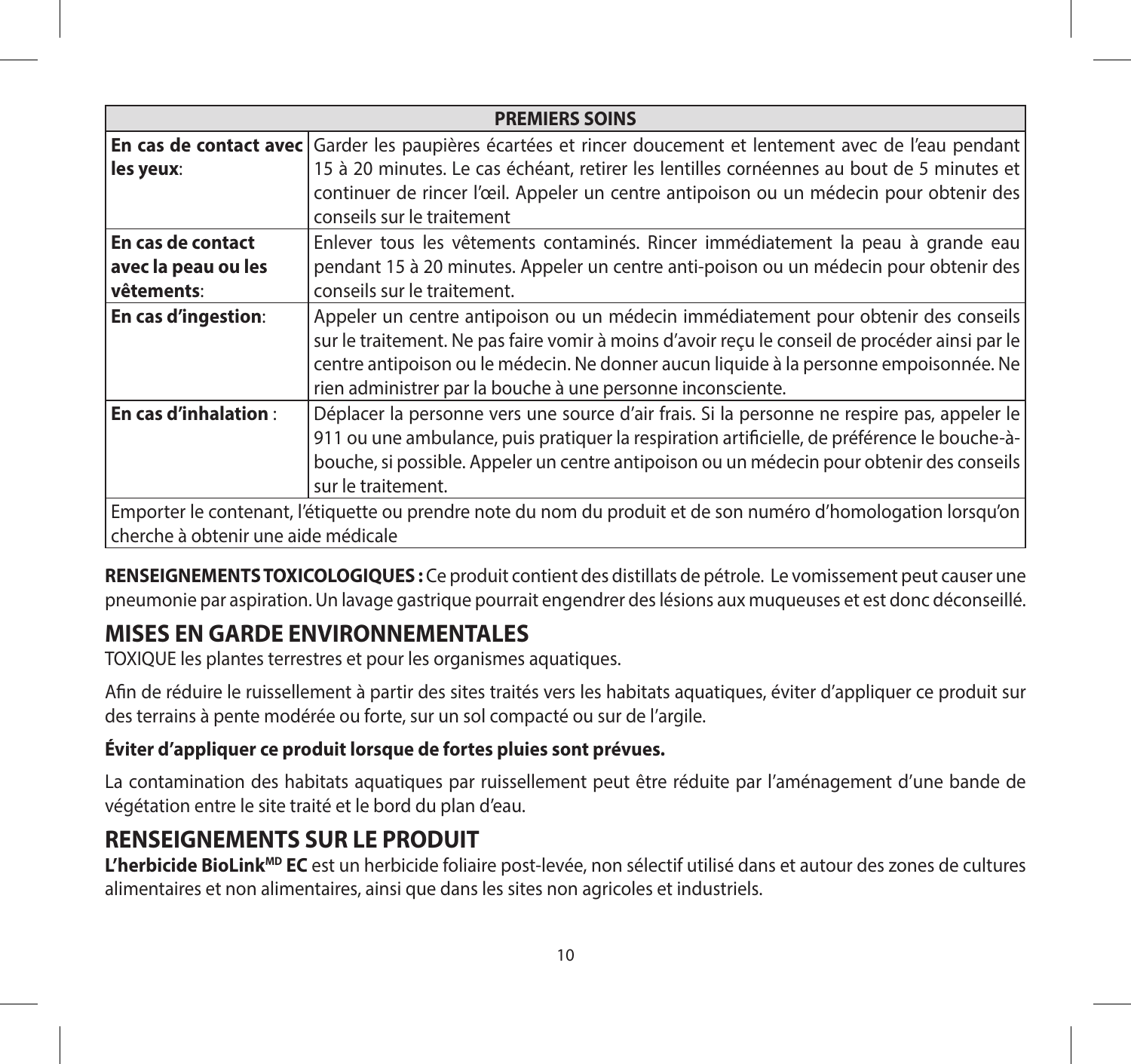L'herbicide BioLink<sup>MD</sup> EC assure une suppression des mauvaises herbes à feuilles larges annuelles et vivaces et des graminées. L'herbicide BioLink<sup>MD</sup> EC fonctionne mieux sur les mauvaises herbes nouvellement levées et en croissance active qui, mesurent moins de 15 cm de hauteur.

L'herbicide BioLink<sup>MD</sup> EC est un concentré émulsifiable non volatil qui n'est pas systémique et ne se déplace pas dans la plante.

L'herbicide BioLink<sup>MD</sup> EC est utilisé comme desséchant sur les pommes de terre (y compris les pommes de terre de semence), les patates douces et les betteraves **à sucre.**

## **MODE D'EMPLOI**

Ne pas appliquer ce produit d'une manière qui pourrait entrer en contact avec des travailleurs ou d'autres personnes, soit directement ou par la dérive. Seuls les manipulateurs protégés peuvent se trouver dans la zone pendant l'application. L'herbicide BioLink<sup>MD</sup> EC supprime une gamme de mauvaises herbes, y compris les graminées (comme l'ivraie multiflore, le pâturin annuel, l'échinochloa pied-de-coq, la digitaire sanguine et la folle avoine), les laîches (comme le souchet comestible), et les mauvaises herbes à feuilles larges (comme la moutarde noire, la morelle noire, le gaillet gratteron, la patience crépue, l'amarante à racine rouge, l'abutilon, la carotte sauvage, l'ortie brûlante, la morelle poilue, le pourpier potager et le plantain lancéolé).

Puisque ce produit n'est pas homologué pour lutter contre les organismes nuisibles dans les systèmes aquatiques, NE PAS l'utiliser pour lutter contre des organismes nuisibles en milieu aquatique.

NE PAS contaminer les sources d'approvisionnement en eau potable ou en eau d'irrigation ni les habitats aquatiques lors du nettoyage de l'équipement ou de l'élimination des déchets.

EMPÊCHER les effluents ou les eaux de ruissellement en provenance des serres d'atteindre les lacs, les cours d'eau, les étangs, ou tout autre plan d'eau.

L'herbicide BioLink<sup>MD</sup> EC peut être appliqué jusqu'à et y compris le jour de la récolte (délai d'attente avant la récolte  $(DAAR) = 0$  jours)

| Baies               | Fraises, mûres, bleuets (y compris les bleuets nains), groseilles à maquereau,      |
|---------------------|-------------------------------------------------------------------------------------|
|                     | canneberges, framboises rouges, groseilles rouges, groseilles noires.               |
| Brassicas (Cole)    | Brocoli, Choux de Bruxelles, Chou, Chou-fleur, Collards, Chou frisé, Moutarde Verts |
| Léqumes à bulbe     | Ail, poireaux, oignons, échalotes                                                   |
| Légumes Cucurbit    | Concombres, gourdes, citrouilles, courges                                           |
| Récoltes des champs | Luzerne *, Canola *, Céréales *, Maïs, Sorgho *, Soja, Maïs sucré, Blé*             |
| Léqumes fruitiers   | Aubergine, poivrons (toutes les variétés), tomatilles, tomates                      |

#### **POUR UTILISATION dans et AUTOUR des CULTURES ALIMENTAIRES et NON ALIMENTAIRES, Y COMPRIS :**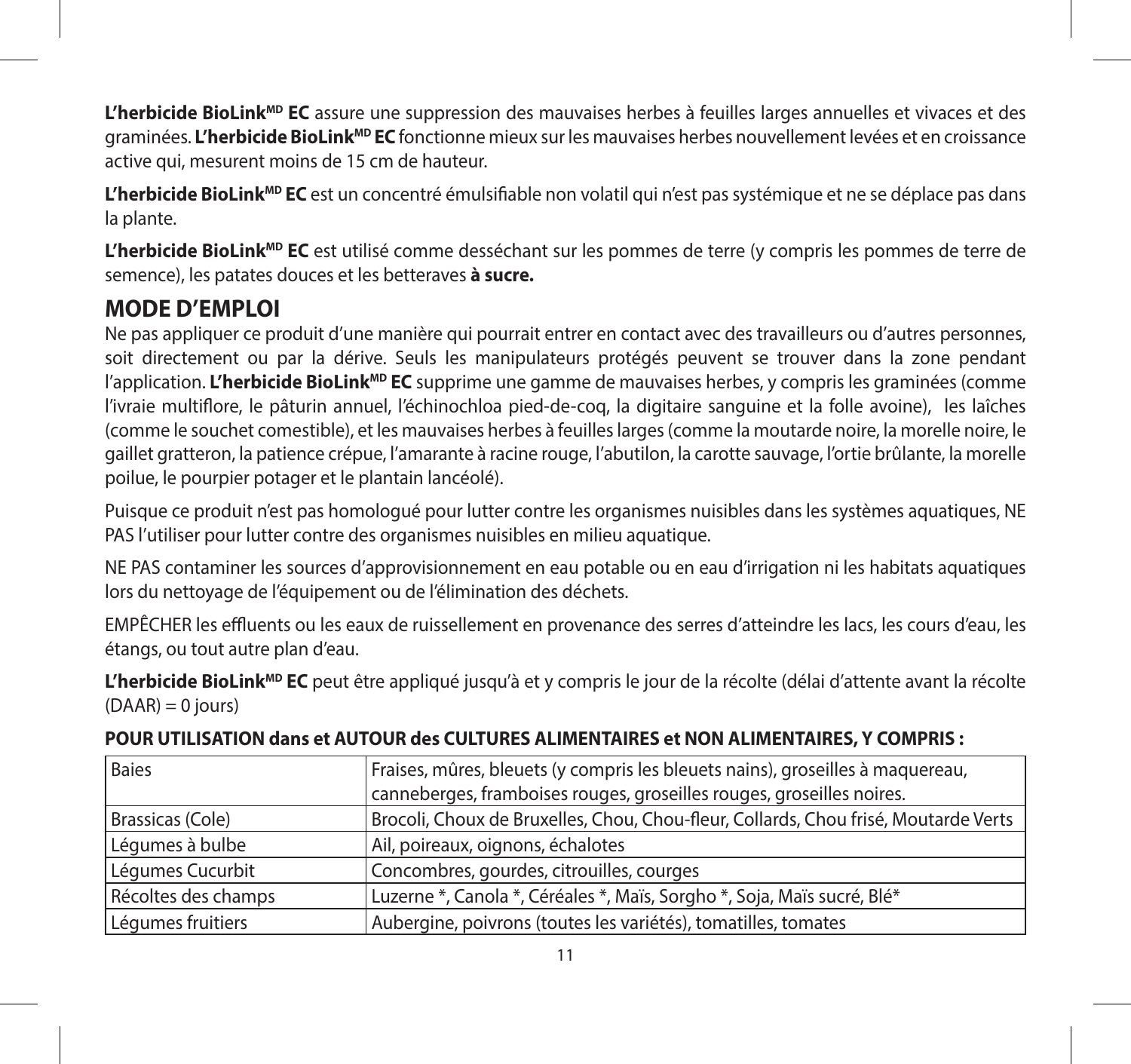| Herbes et épices             | Anis, basilic, ciboulette, aneth, fenouil, origan                             |
|------------------------------|-------------------------------------------------------------------------------|
| Raisins                      | Raisins de vin, hybrides français, types indigènes de Lambrusca               |
| Verts à feuilles             | Roquette, céleri, laitue, épinards                                            |
| Léqumineuses                 | Haricots, pois chiches, lentilles, pois                                       |
| <b>Noix</b>                  | Noisettes (Filbert), Noix                                                     |
| Fruit à pépins               | Pommes, pommettes, poires, coings                                             |
| Fruit à noyau                | Abricots, Cerises, Nectarines, Pêches, Prunes, Pruneaux                       |
| Racine et légumes-tubercules | Betteraves, betteraves à sucre, carottes, pommes de terre, pommes de terre de |
|                              | semence, radis, patates douces                                                |
| Cultures diverses            | Asperges                                                                      |

\* Appliquer avant la plantation ou avant la levée de la culture.

#### **Cultures non alimentaires:**

|                                                   | Gazon, fleurs, literie et paysage   Plantes à massifs, fleurs et plantes ornementales, gazon (entretien, production de<br>gazon ou de semences) |  |  |  |
|---------------------------------------------------|-------------------------------------------------------------------------------------------------------------------------------------------------|--|--|--|
| Arbres et arbustes                                | Arbres de Noël, arbres forestiers et commerciaux, arbres de paysage, pépinières<br>l ou arbustes                                                |  |  |  |
| Serres et pépinières                              | Toutes les cultures, plantes                                                                                                                    |  |  |  |
| Jachères, fourrages et pâturages, terres incultes |                                                                                                                                                 |  |  |  |

#### **Pour une utilisation dans des sites non agricoles et industriels:**

L'herbicide BioLink<sup>MD</sup> EC peut être utilisé pour lutter contre la végétation indésirable, les mauvaises herbes et les graminées poussant dans et autour des parcs, les terrains de golf, le gazon, les plantes ornementales, les paysages, les zones non cultivées, les emprises, et autour des structures de bâtiments.

#### **À utiliser comme desséchant ou aide à la récolte**

L'herbicide BioLink<sup>MD</sup> EC peut être utilisé comme desséchant et aide à la récolte sur les pommes de terre, les pommes de terre de semence, les patates douces et les betteraves à sucre. Effectuer la première application à BBCH 49 (stade de formation complète de la peau) ou au moins deux à trois semaines avant la récolte prévue lorsque la masse maximale des tubercules est atteinte et que les tubercules se détachent facilement des stolons. Effectuer jusqu'à deux applications avec un intervalle de 7 à 14 jours ou au besoin. Pour obtenir les résultats souhaités, utiliser les taux d'application les plus élevés (6% à 9%) dans 300 à 560 L d'eau par hectare.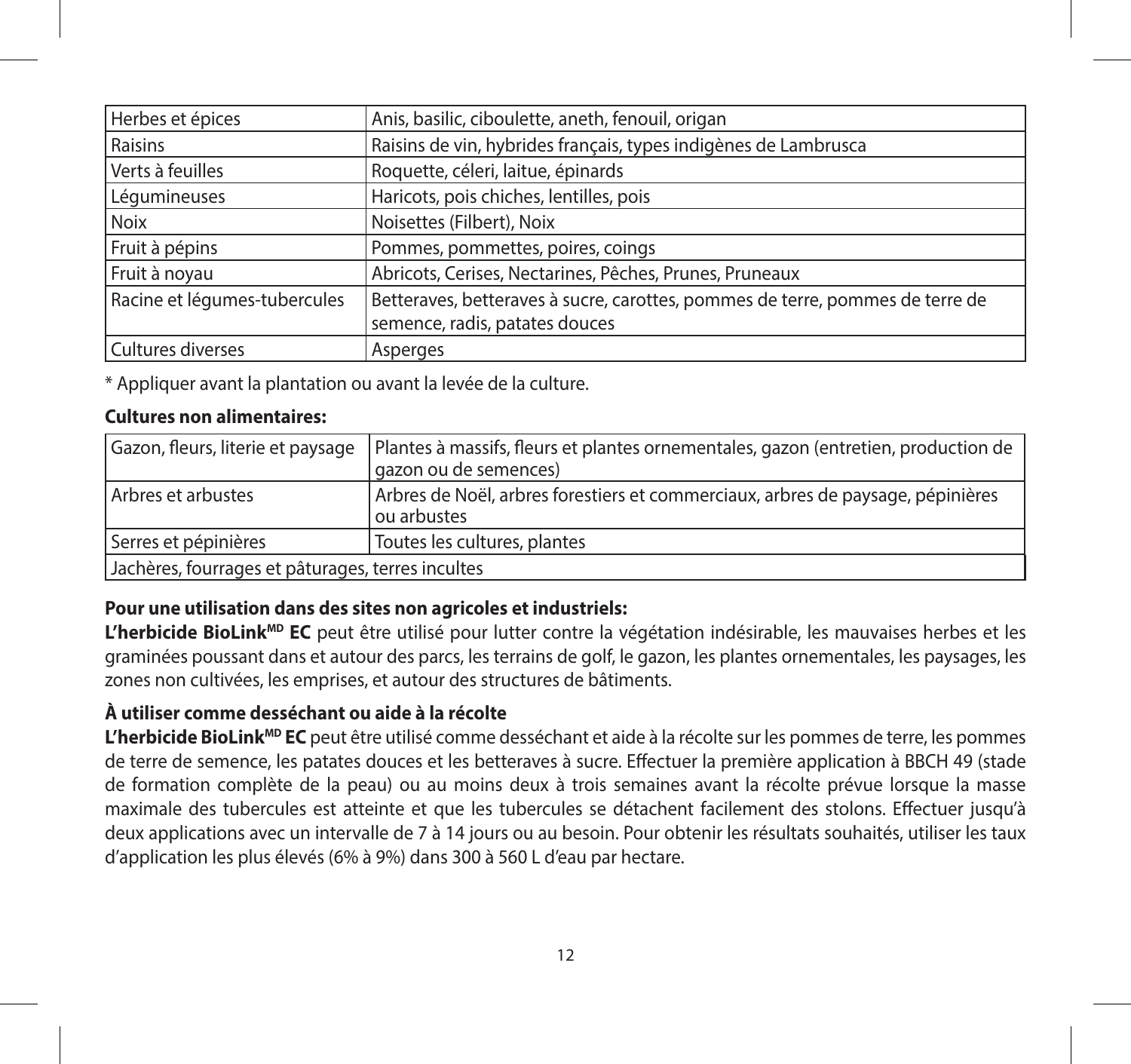## **DIRECTIVES DE MÉLANGE ET TAUX D'APPLICATION**

**L'herbicide BioLinkMD EC** est un herbicide de postlevée, non sélectif destiné à être utilisé dans et autour des zones de cultures alimentaires et non alimentaires. Il peut également être utilisé dans des sites d'utilisation non agricole et industrielle. L'herbicide BioLink<sup>MD</sup> EC fonctionne mieux sur les mauvaises herbes à feuilles larges, nouvellement levées et en pleine croissance. Pour les graminées et les mauvaises herbes vivaces ainsi que les mauvaises herbes à feuilles larges plus matures, utiliser les doses d'application les plus élevées (de 6% à 9%) avec jusqu'à 937 L d'eau par hectare. Pour un désherbage efficace, appliquer *l'herbicide BioLink<sup>MD</sup>* directement sur les mauvaises herbes ciblées. Utiliser un volume de solution de pulvérisation adéquat pour assurer une couverture complète des mauvaises herbes. Bien que les tiges lignifiées offrent une protection contre **l'herbicide BioLinkMD EC**, tout tissu vert succulent touché sera affecté. Par conséquent, **l'herbicide BioLinkMD EC** doit être pulvérisé de manière à éviter la dérive, comme l'application d'un pulvérisateur à capuchon, pour éviter que la culture ne soit endommagée par la dérive.

#### **DOSES D'APPLICATION:**

| L'herbicide BioLink <sup>MD</sup> EC - solution                                                             |                                                               |                                                                   |                                                    |                                                                                                                                                        |  |  |  |  |
|-------------------------------------------------------------------------------------------------------------|---------------------------------------------------------------|-------------------------------------------------------------------|----------------------------------------------------|--------------------------------------------------------------------------------------------------------------------------------------------------------|--|--|--|--|
| 3%                                                                                                          |                                                               | 6%                                                                |                                                    | 9%                                                                                                                                                     |  |  |  |  |
| <b>Objet</b>                                                                                                | Période<br>d'application                                      | <b>Objet</b>                                                      | Période<br>d'application                           | <b>Objet</b>                                                                                                                                           |  |  |  |  |
| Suppression<br>des petites<br>mauvaises<br>herbes à feuilles<br>larges annuelles<br>en croissance<br>active | <b>Mauvaises</b><br>herbes de taille<br>inférieure à<br>15 cm | Suppression de<br>mauvaises herbes<br>graminées annuelles         | Mauvaises herbes de<br>taille inférieur à 15 cm    | Suppression des plus grandes<br>mauvaises herbes graminées<br>annuelles et mauvaises herbes<br>vivaces (surtout lorsque les<br>plantes ont lignifiées) |  |  |  |  |
|                                                                                                             |                                                               | Brûlage des plantes<br>vivaces herbacées à<br>feuilles larges     | Mauvaises herbes de<br>taille inférieur à 15 cm    | Lorsque le brûlage végétatif<br>est au maximum, les bordures<br>ou lorsque la coupe foliaire est<br>souhaitée.                                         |  |  |  |  |
|                                                                                                             |                                                               | Brûlage des<br>mauvaises herbes<br>à feuilles larges<br>annuelles | Mauvaises herbes<br>de taille supérieur à<br>15 cm |                                                                                                                                                        |  |  |  |  |

Appliquer **l'herbicide BioLinkMD EC** selon le tableau suivant :

Répéter les applications tous les 14 à 21 jours au besoin pour maintenir le niveau désiré de suppression des mauvaises herbes et pour supprimer les plantes qui émergent des graines et des parties de plantes souterraines comme les rhizomes et les carex. Utiliser l'intervalle d'application plus courte pour les graminées annuelles et les mauvaises herbes vivaces problématiques. L'élimination de matériel photosynthétique va éventuellement affamer la mauvaise herbe. Il n'y a pas de limite au nombre d'applications par année.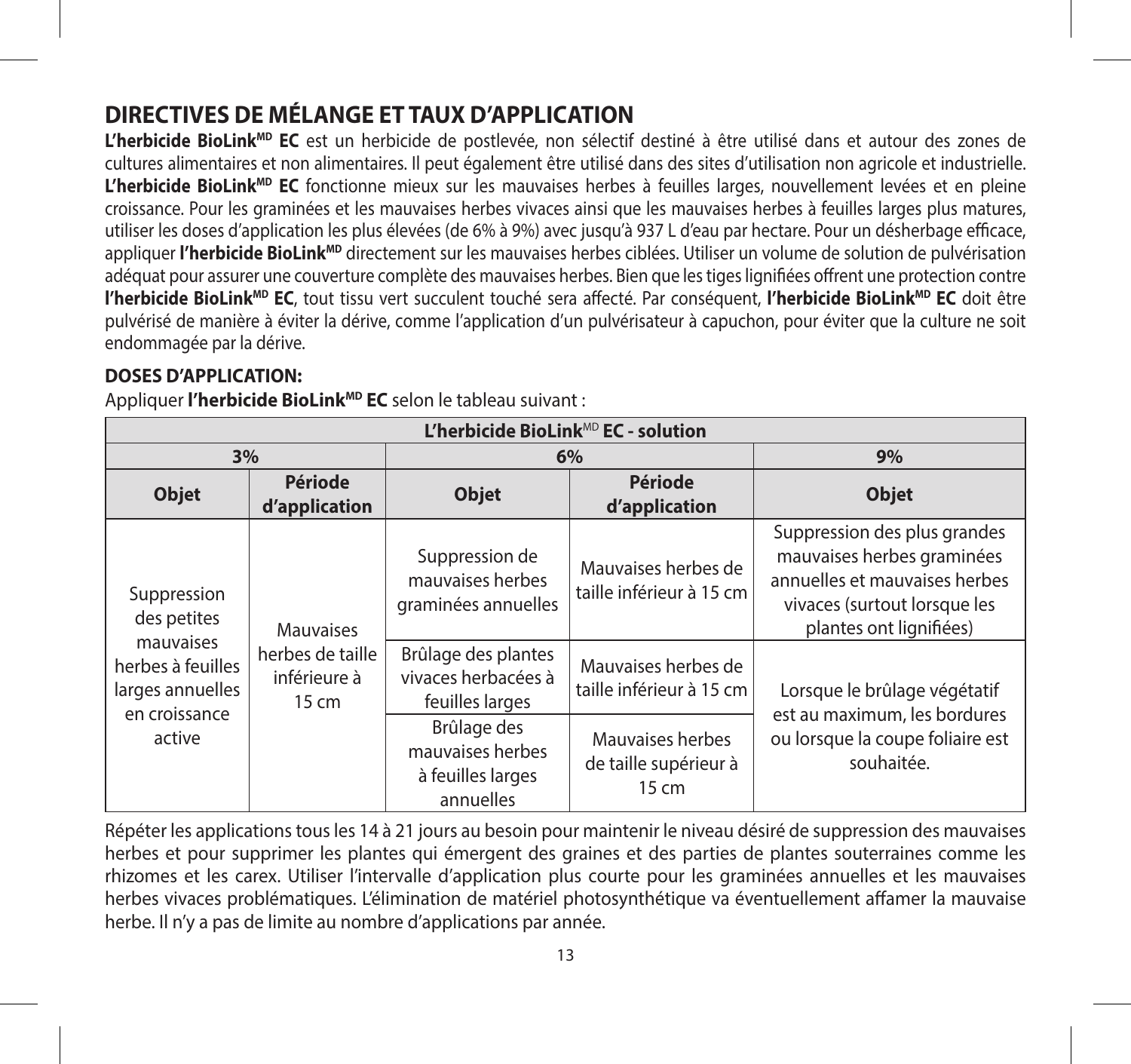| Volume désiré de solution de pulvérisation (L) | Quantité d'herbicide BioLink <sup>MD</sup> EC par volume de solution<br>(Volume / Volume) |                 |                 |
|------------------------------------------------|-------------------------------------------------------------------------------------------|-----------------|-----------------|
|                                                | 3% Solution                                                                               | 6% Solution     | 9% Solution     |
|                                                | 120 mL                                                                                    | 240 mL          | 360 mL          |
| 50                                             | 1,5L                                                                                      | 3 L             | 4,5 $L$         |
| 100                                            | 3 L                                                                                       | 6 L             | 9 L             |
| 200                                            | 6 L                                                                                       | 12 <sub>L</sub> | 18 L            |
| 300                                            | 9 L                                                                                       | 18 L            | 27 <sub>L</sub> |
| 400                                            | 21                                                                                        | 24 L            | 36 L            |

**DIRECTIVES DE MÉLANGE:** Remplir le réservoir du pulvérisateur avec la moitié de l'eau recommandée, puis ajouter la quantité appropriée d'herbicide BioLink<sup>MD</sup> EC. Remplir le réservoir avec la quantité d'eau restante. La solution devrait ressembler au lait dilué lorsque le mélange est adéquat. Lors de la pulvérisation de la solution, UTILISER UNE AGITATION CONTINUE JUSQU'À CE QUE TOUTES LES SOLUTIONS DE PULVÉRISATION SOIENT APPLIQUÉES. Lors de l'application avec un pulvérisateur à dos, agiter périodiquement à la main (toutes les 5 à 6 minutes) pendant la pulvérisation. Pulvériser jusqu'à ce que complètement mouillé. Appliquer la solution de pulvérisation dans un équipement correctement entretenu et calibré capable de fournir les volumes désirés. Utiliser une solution de pulvérisation dans les 4 heures suivant le mélange.

**PH de l'eau de pulvérisation**: Pour l'eau de pulvérisation dont le pH est supérieur à 7, ajuster à un pH inférieur à 6 avant l'ajout de **l'herbicide BioLink MD EC**. L'eau de dilution peut être ajustée en utilisant un acidifiant tel que BioLink MD Acidifier. Il n'y a pas de limite inférieure au pH, mais elle devrait être inférieure à 6.

**Tensioactifs: L'herbicide BioLink MD EC** contient des surfactants intégrés à la formulation. Ne pas ajouter les autres surfactants à la solution de pulvérisation.

**ÉQUIPEMENT DE PULVÉRISATION:** Appliquer **l'herbicide BioLink MD EC** à l'aide d'un appareil portatif, d'un pulvérisateur à rampe, d'un pulvérisateur à pression et d'un pulvérisateur à dos. Seuls les gestionnaires protégés peuvent se trouver dans la zone d'application. Toujours nettoyer soigneusement l'équipement d'application, y compris les joints toriques, après chaque utilisation.

**NE PAS APPLIQUER CE PRODUIT PAR VOIE AERIENNE**. Ne pas appliquer lorsque les conditions de vent favorisent le déplacement de la pulvérisation loin du site d'application. Éviter la dérive de pulvérisation sur les plantes non ciblées lors de l'utilisation de pulvérisateurs électrostatiques. Lors de l'application de ce produit dans une application généralisée ou localisée, utiliser des protections de buse ou d'autres modifications de l'équipement de pulvérisation qui empêchent le mouvement de pulvérisation loin de la zone cible. Lors de l'application entre des rangées de cultures céréalières annuelles, utiliser des buses blindées pour éviter tout contact avec la plante cultivée. **L'herbicide BioLink MD EC** peut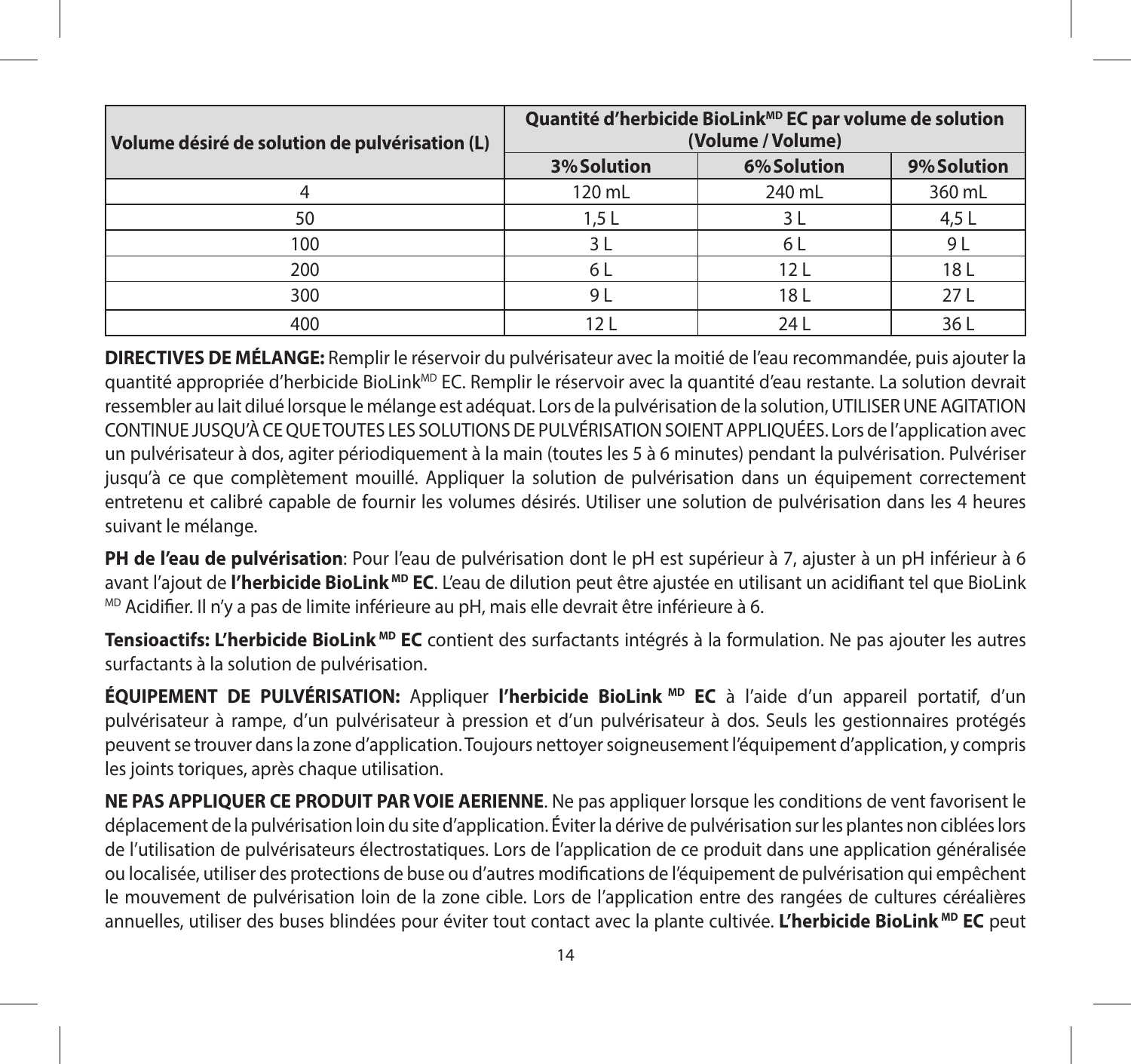être utilisé en toute sécurité le long des rangées d'arbres et de vignes si la culture a des tiges lignifiées. Utiliser des buses conçues pour produire de grosses gouttelettes de pulvérisation afin d'éviter qu'elles ne tombent sur la culture.

**L'herbicide BioLink MD EC** peut être appliqué à l'aide d'équipement au sol conventionnel le long des rangées d'arbres ou de vignes dans les vergers et les vignes. Les tiges lignifiées ne sont pas affectées par le jet.

L'herbicide BioLink<sup>MD</sup> EC peut être appliqué de façon généralisée avant la plantation ou avant l'émergence des plantes cultivées à l'aide de rampes pour une couverture maximale. La persistance du sol est minime et les plantes cultivées germeront et sortiront normalement.

L'herbicide BioLink<sup>MD</sup> EC peut être appliqué dans les cultures de plein champ émergées comme le soja et le maïs. Les applications seraient à la région inter-rang (entre les rangées). L'utilisation de buses blindées est nécessaire pour empêcher la dérive d'entrer en contact avec les plantes cultivées sensibles. Pour les grandes cultures à espacements étroits, comme le blé, la luzerne, le canola, le grain céréalier et le sorgho, les applications doivent avoir lieu avant la plantation ou avant l'émergence de la culture.

L'herbicide BioLink<sup>MD</sup> EC peut être appliqué à l'aide de pulvérisateurs comme des pulvérisateurs dorsaux. Un soin extrême et / ou l'utilisation de protections de buse sont nécessaires.

#### **NE PAS APPLIQUER CE PRODUIT PAR L'INTERMÉDIAIRE D'UN SYSTÈME D'IRRIGATION.**

**MISES EN GARDE SUPPLÉMENTAIRES:** Ne pas appliquer sur les mauvaises herbes lorsqu'elles sont mouillées par la rosée, la pluie ou l'eau. Ne pas arroser dans les 4 heures suivant l'application. Ne pas appliquer s'il pleut dans les 4 heures suivant la pulvérisation. Pour un brûlage maximum, une couverture complète est nécessaire.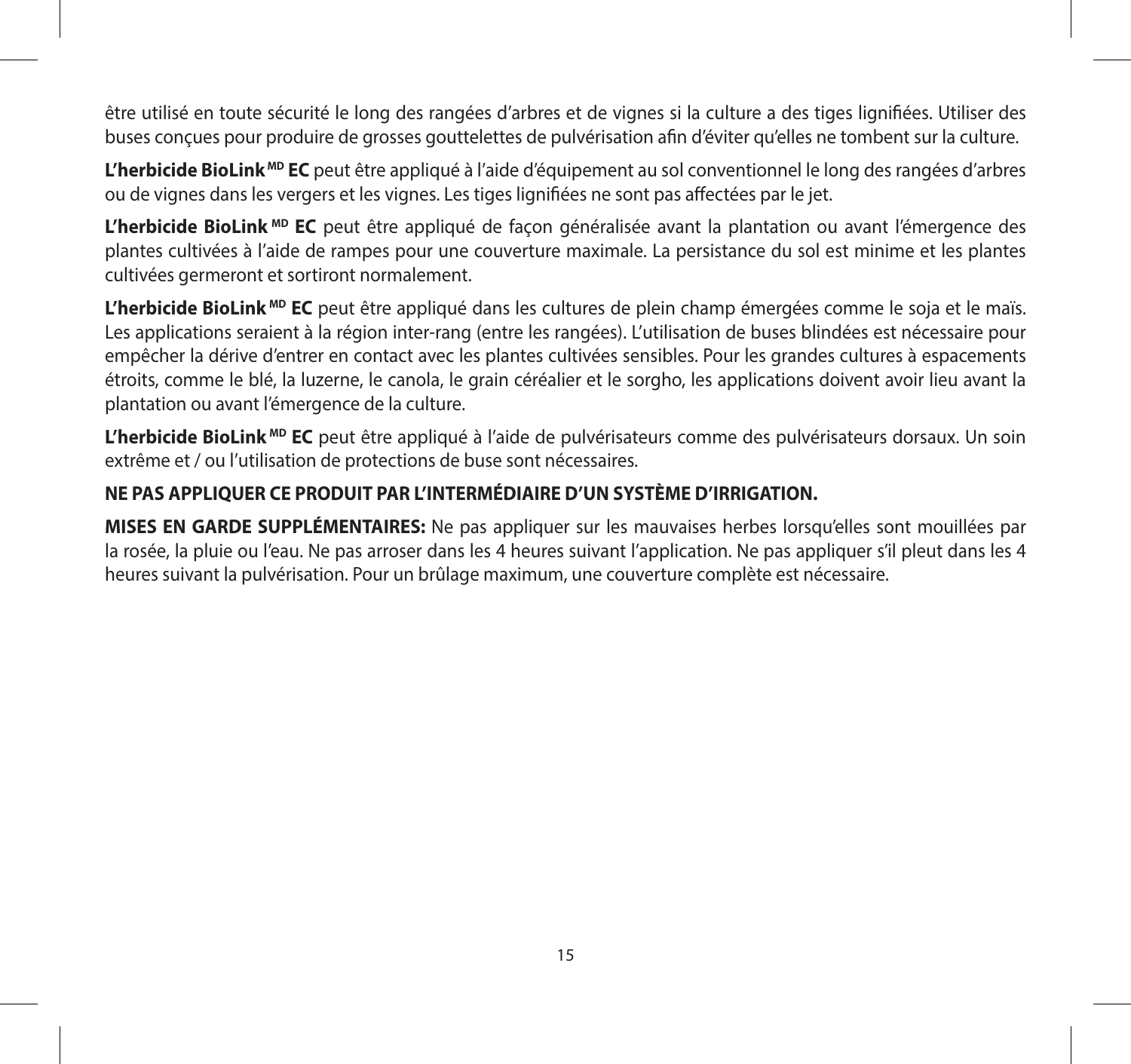## **ENTREPOSAGE:**

Afin d'éviter la contamination, entreposer ce produit loin de la nourriture humaine ou animale.

## **ÉLIMINATION:**

NE PAS utiliser ce contenant à d'autres fins. Il s'agit d'un contenant recyclable qui doit être éliminé à un point de collecte des contenants. S'adresser au distributeur ou au détaillant ou encore à l'administration municipale pour savoir où se trouve le point de collecte le plus proche. Avant d'aller y porter le contenant :

1. Rincer le contenant trois fois ou le rincer sous pression. Ajouter les rinçures au mélange à pulvériser dans le réservoir. 2. Rendre le contenant inutilisable.

S'il n'existe pas de point de collecte dans votre région, éliminer le contenant conformément à la réglementation provinciale.

Pour tout renseignement concernant l'élimination des produits non utilisés ou dont on veut se départir, s'adresser au fabricant ou à l'organisme de réglementation provincial. S'adresser également à eux en cas de déversement ainsi que pour le nettoyage des déversements.

**AVIS À L'UTILISATEUR:** Ce produit antiparasitaire doit être employé strictement selon le mode d'emploi qui figure sur la présente étiquette. L'emploi non conforme à ce mode d'emploi constitue une infraction à la *Loi sur les produits antiparasitaires*.